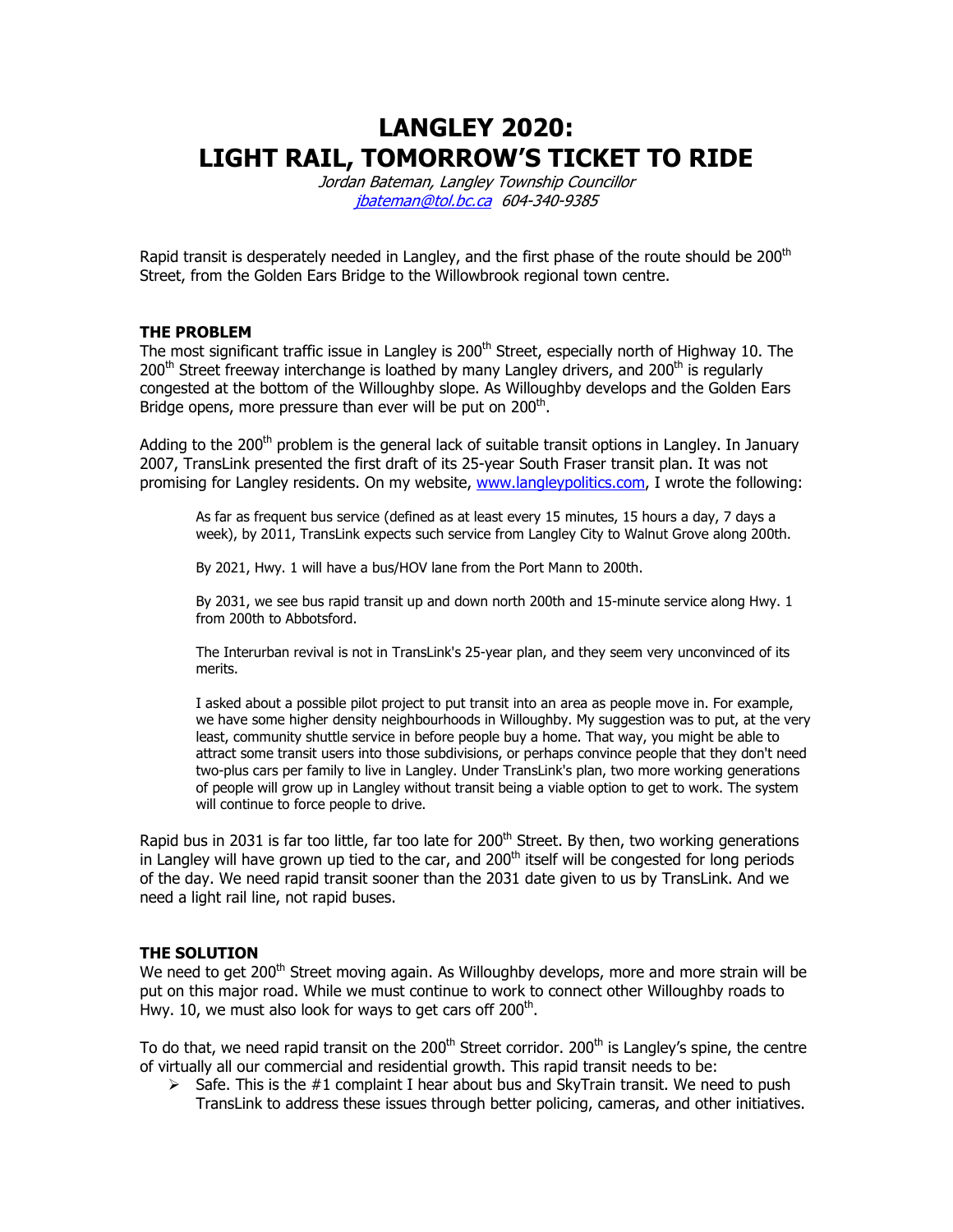- $\triangleright$  Clean. We need a solution that is clean both environmentally and 'on the ground.'
- $\triangleright$  Reliable. We need a solution that will be on time, every time. For transit to work, it has to keep its promises to riders about ease of use and timeliness.

I propose supporting the northeast sector's push for the light rail Evergreen Line. Under the present plan, Evergreen stops at Coquitlam Centre. This line should be extended down Lougheed Highway through the urban areas of Port Coquitlam, Pitt Meadows, and Maple Ridge to the Golden Ears Bridge.

# Under my plan, light rail would run across the Golden Ears Bridge into Langley, and down 200<sup>th</sup> or a parallel street all the way to the Willowbrook Town Centre (with stations in the Northwest Langley Industrial area/96<sup>th</sup> Ave., Colossus/Hwy. 1, the Willoughby Events and Recreation Centre/80<sup>th</sup> Ave., and Willowbrook Drive.

It would then bear west along Fraser Highway, connecting several Surrey communities before terminating at the King George SkyTrain station. A second option would be to rejoin the Interurban line through Surrey, if that makes better sense for that community.

# BENEFIT

A 200<sup>th</sup> Street alignment recognizes where the major growth in Langley is happening. My plan would give 20,000 Walnut Grove residents, the future 45,000 Willoughby residents, and 22,000 Langley City residents quick and easy access to rapid transit. It would also help thousands of Clayton and Cloverdale residents in Surrey. Future service to Brookswood along 200<sup>th</sup>, and to Murrayville/Aldergrove down Fraser Highway would be a possibility.

The Golden Ears Bridge is being built with space for a light rail line, and 200<sup>th</sup> holds Langley's largest road allowance. Supplementary bus service throughout Walnut Grove/Fort Langley, Willoughby, Murrayville/Aldergrove and Brookswood would bring those neighbourhoods to the new line. The Golden Ears Line would act as a spine for local transit.

My proposal has an added benefit: it could attract regional support. Port Coquitlam, Pitt Meadows and Maple Ridge already want the Evergreen. Coquitlam wants the line funded. Surrey is looking for more connections; my plan would allow them to focus on light rail down Fraser and perhaps SkyTrain down King George. This line would bring the region together. We would not need to spend time haggling with rail companies, as a new track would be laid down.

This light rail loop would:

- $\triangleright$  put Langley residents within minutes of Surrey and Coquitlam
- $\triangleright$  reduce traffic on 200<sup>th</sup> by connecting north Langley to Willowbrook
- $\triangleright$  serve three of the fastest growing municipalities in Canada
- $\triangleright$  link to the SkyTrain in two ways—the Expo line at King George, and the Millennium Line at Lougheed
- $\triangleright$  link our residents to the West Coast Express in Maple Ridge
- $\triangleright$  serve key points like the NW Langley Industrial area, Colossus, the new Willoughby Events and Recreation Centre, and the Willowbrook commercial area
- $\triangleright$  be accessible to thousands of Langley residents through buses, community shuttles, and park and ride

Eventually, future rapid lines could run down Highway 1 from Coquitlam to Gloucester/Abbotsford, connecting with this line at  $200<sup>th</sup>$ , and into Brookswood on 200<sup>th</sup>, and Aldergrvoe/Abbotsford via Fraser Hwy.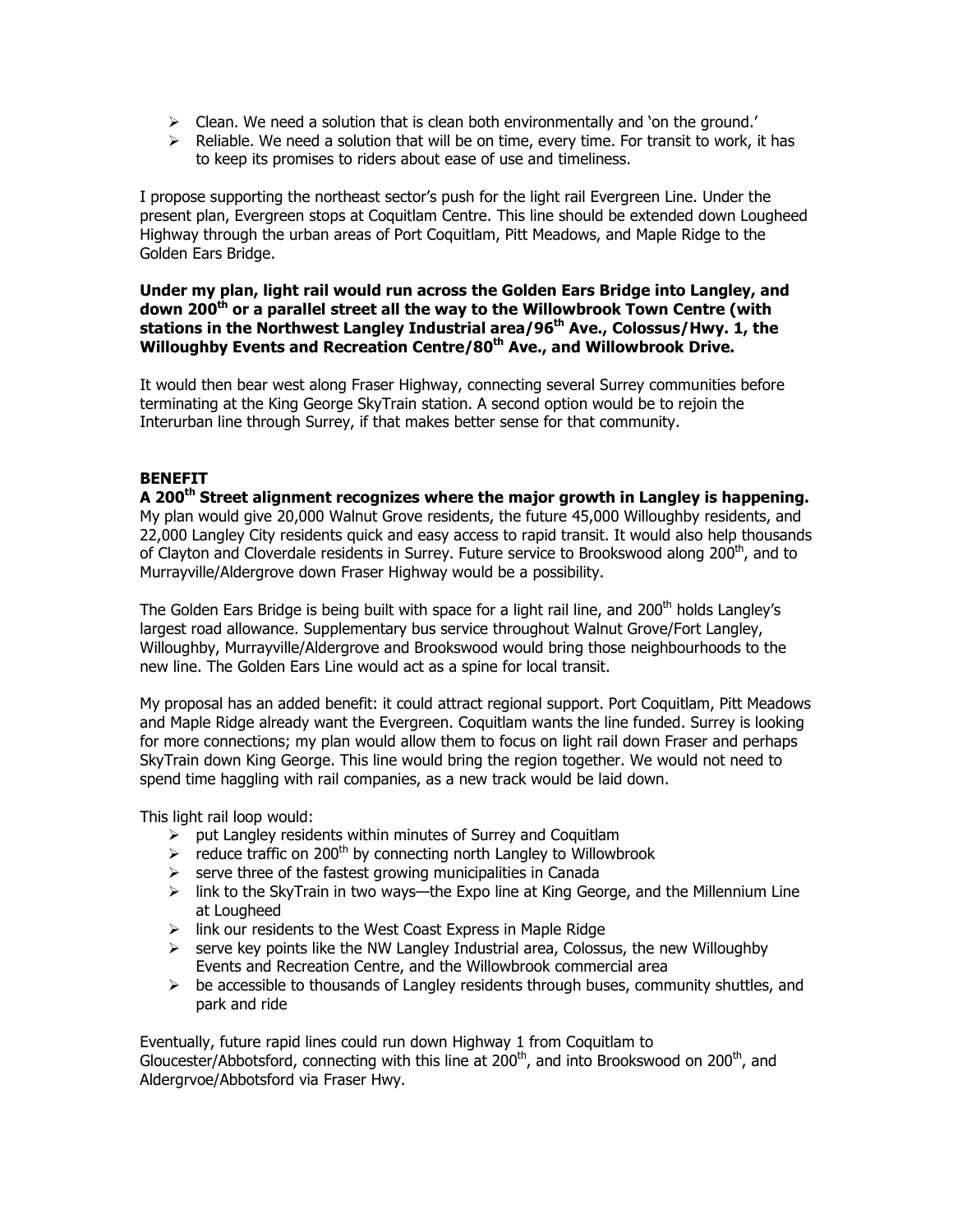Light rail is more cost-effective than SkyTrain. It is quiet, with no emissions, and can integrate naturally onto street level. The stations are smaller and safer. It is also significantly cheaper than SkyTrain. We can use the West Coast Express as a model for a 'higher-end' type of transit.

With the Canada Line opening in 2009, and Evergreen's first phase set for 2013 (pending funding), it seems to me that an opening date of 2018 for the Langley/Surrey line is both possible and practical. While still ten years away, this would be TransLink's present rapid transit goal (buses) for Langley by more than a decade.

There has been much discussion about reviving the Interurban line. I believe we must look forward, not back. While the Interurban right-of-way is attractive for its heritage value (and should be used as a tourist attraction), it simply would not serve enough residents to be viable.

We must look at where people are, not where they were. The vast majority of Langley residents live between 196<sup>th</sup> and 216<sup>th</sup>. The Interurban route may have made sense decades ago, but a revival today should be considered a tourist attraction. We need rapid transit in Langley along 200<sup>th</sup>.

Regional and provincial authorities rightly point out that there simply are not enough people living between Trinity Western University and Abbotsford to make the Interurban sustainable. Using the Interurban line for commuter rail would ratchet up pressure to remove precious agricultural land all along its winding, rural route east of TWU. Historically, transit lines foster residential and commercial development, which would endanger Milner's agricultural land northeast of Crush Crescent, and add pressure to take farmland out of the ALR in Coghlan and other rural areas. It would also miss nearly every urban center in the Township, and it has fewer connections to other transit options than a Golden Ears/200th Light Rail Line does.

### WHY LIGHT RAIL AND NOT SKYTRAIN?

Light rail is the preferred option for several reasons, including:

- $\triangleright$  Cost. Light rail is far cheaper and would work with Golden Ears and 200<sup>th</sup> road alignments.
- $\triangleright$  Unobtrusiveness. Light rail is quiet compared to SkyTrain, and does not negatively impact a neighbourhood with overhead cement routes.
- $\triangleright$  Safety. A new light rail system would include drivers on every train, and allow us to use cameras, undercover transit officers, police, and other safety measures to ensure safety for users. The top complaint about transit remains crime issues; a new light rail system allows us to put safety procedures in place from day one. To be successful, it must be clean, safe, accessible and easy-to-use. If it is perceived to be used by an unsavory element for criminal purposes, it will never be accepted by drivers.

# ACTION THUS FAR

Township Council motion, April 2, 2007 Moved by Councillor Bateman, Seconded by Councillor Vickberg CARRIED unanimously,

> Whereas transportation is the number one concern among Township of Langley residents, according to the Langley Tomorrow survey; and

Whereas the Township of Langley concurs with community groups like VALTAC that a long-term regional master transportation plan is necessary to bring better transportation and transit solutions to Lower Mainland families and businesses; and